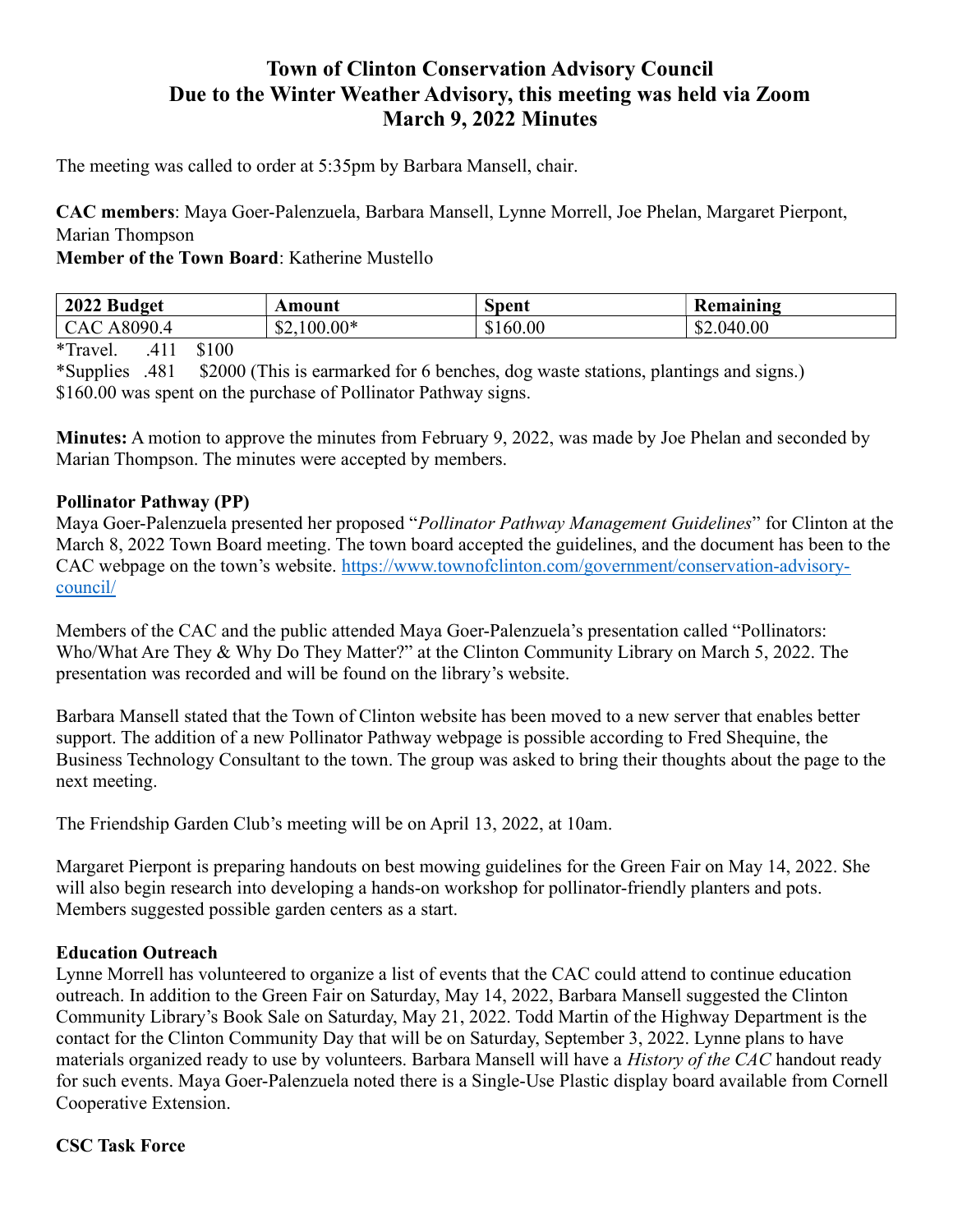The deadline to submit documentation for the town to achieve Bronze status is due by July 8, 2022.

Benchmarking - Kat Carroll of Hudson Valley Regional Council reached out to the task force requesting assistance for another community. Members Jean McAvoy and Jake Strauss responded to the request, and Jake is working on a step-by-step guide that will be shared when completed.

Joe Phelan reported that he, along with key members of the CSC, attended a CCEDC zoom discussion on Road-Stream Crossing Inventory and Management Plan. There is no cost to the Town, and it will elevate the town's needs status when applying for funding for resizing and replacing town-owned culverts and bridges.

Jack Persely will attend a Repair Café meeting being held by the Pleasant Valley CAC on Saturday, March 19, 2022. A Repair Café at the Starr Library in Rhinebeck was held on Saturday, February 12, 2022. Joe Phelan and Barbara Mansell attended and were very impressed.

When gas-powered hand tools need replacing, Melissa Karchmer of the Highway Department is exploring the possibility of replacing them with rechargeable ones.

### Fall Kill Watershed Coalition Zoom Meeting

This meeting was attended by Barbara Mansell and Joe Phelan on Wednesday March 2, 2022. A small area in the south west portion of Clinton is in the Fall Kill Watershed, but most of it is in the towns of Hyde and Poughkeepsie. The Fall Kill feeds into the Hudson River between the Walkway and Poughkeepsie Train Station. At this meeting, a Marist Student presented her research on the watershed, and found Clinton's portion is of no concern because it is in an isolated, forest landscape. Clinton's main watershed is the Wappinger Creek. Katherine Mustello attended the first Wappinger Creek Watershed Intermunicipal Council (WIC) quarterly meeting.

## Upcoming Events

### Saturday, March 19, 2022, at 10am at Clinton Community Library by Maya Goer-Palenzuela - "Best Native Plant Choices for Our Eco-Region for Threatened Pollinator Survival"

Plants and pollinators do not understand a sign that says "Welcome to Dutchess County". By viewing the United States without man-made borders, we zero in on Clinton Corners and surrounding areas. We will learn characteristics of the current biome. We learn what native plants we can nurture or add to our properties, that sustain the greatest amount of wildlife (focusing mainly on pollinators) based on research by Doug Tallamy.

### Thursday, March 31, 2022, 6:00pm – 8:00pm - 2022 Annual Dutchess County CAC & EMC Roundtable via Zoom

The Annual Dutchess County CAC (Conservation Advisory Committee) & EMC (Environmental Management Council) Roundtable is an opportunity to hear and learn from the EMC and other CAC/CABs in Dutchess County on the work they have completed in 2021, challenges each has faced, plans for 2022 and an opportunity to discuss and address common goals and challenges.

Clinton CAC 2021 Annual Report has been submitted for this meeting.

### Saturday April 2, 2022, at 10am at Clinton Community Library by Maya Goer-Palenzuela "Property Management: Nurturing Habitat for Non-Humans"

Can we make small or grand gestures where we live, work, and play to cultivate a harmonious relationship with nature? Let's talk about how old-fashioned techniques of land management are detrimental to our fragile ecosystem, fragmentation, and repairing damage done as we learn more about being responsible land stewards.

## Saturday, May 14, 2022, 11:00am – 3:00pm at Fran Mark Park - Green Fair